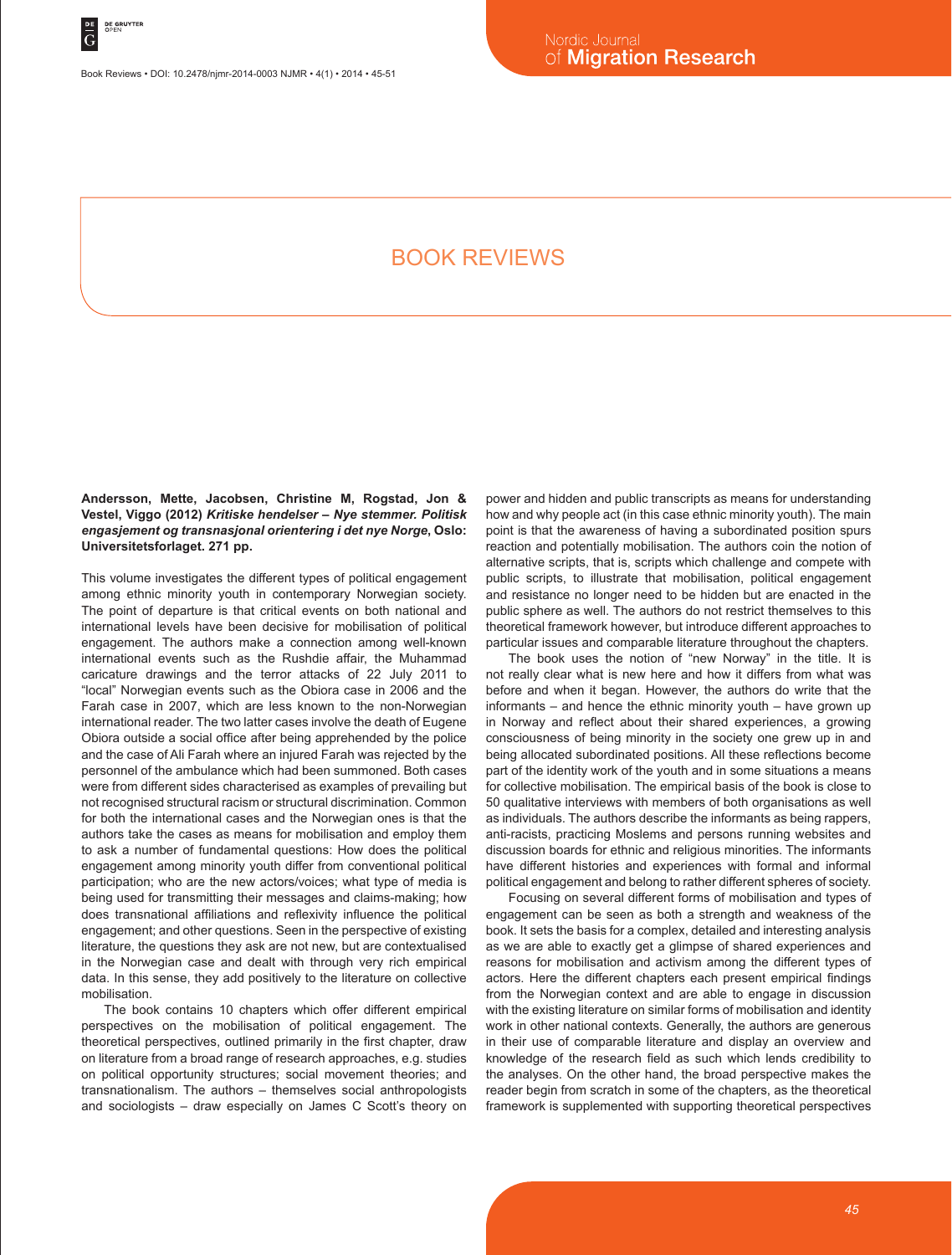and literature. The result is rather general introductions to the topics, e.g. ethnic minority, culture and hip-hop, which at least for this reader are all familiar. Going more in-depth with a lesser number of forms of mobilisation and engagement could perhaps have added even more perspective to the particular literature on the given type of activism and mobilisation. That said, the chosen form offers good introductions to different types of research studies, for instance, on ethnic minority and media and on ethnic minorities, music and aesthetics. In this sense, it can be very helpful for readers not engaged in these particular research fields.

Another small point of critique relates not as much to the broad perspectives but to what have been included among these. As mentioned, the authors provide interesting analyses and come up with findings which can be related to studies elsewhere but somehow follow the main trends in the existing research. As the authors also demonstrate in the literature overview, there have been several studies on the role of rap and hip-hop as a means and tool for resistance, for articulating frustrations and emancipation, and for constructing minority identities. The authors add to the existing research in their interviews with Norwegian rappers as well as provide a more historical overview of the acts and persons involved in the hip-hop scene. However, we rarely find studies encompassing other types of musical engagement and performances. I find that the focus on this particular genre has been over-prioritised due to its roots and history which offers obvious parallels to the adaptation of rap culture and embedded modes of resistance and identity outside the USA. It would be very interesting to include the focus on other genres as well as including ones located in mainstream genres. Watching for instance the Danish version of X Factor shows that ethnic minority youth are highly over-represented. We have few research studies looking at the impact of such figures for identity work, for empowerment, for making religious and ethnic minorities visible and a part of the mainstream media and ultimately for mobilisation. Likewise, there has been very little focus on authors with ethnic minority background. What role do these authors play for example in identity work, renegotiating majority–minority relations and articulating minority positions? The authors of this book demonstrate an impressive overview of the field, and it would have been interesting to enter less analysed dimensions and contribute to expanding our perspectives as well as empirical knowledge.

Lastly, I would like to address the notion of critical events. Again, I think the authors provide a convincing, rich and interesting analysis of mobilisations interpreted in relation to particular events. They make good use of social movement perspectives and explain when and why mobilisation becomes a success and when and why it decreases. Also here, it might be unfair to ask for something they chose not to work with; nevertheless, I would find it interesting to understand mobilisations and political engagement taking place isolated from such critical events. Without any doubt, critical events serve as triggering events as the authors demonstrate throughout the chapters, but people – ethnic minority youth – also engage in political, cultural and social types of activism without triggering events. Newer types of social movements (with all reservations for different definitions) like the Swedish *Pantrarna* have for instance mobilised actively as a response to structural social exclusion and marginalisation of life-conditions in segregated areas in Swedish suburban areas (Göteborg, Stockholm, Malmö). As the name suggests, it links to the American Black Panther movement of the 1960s and in this sense establishes the historical and transnational links also identified by the authors of this book. *Pantrarna* is not easily explained with reference to external critical events and it is

questionable if personal critical events can explain the collective organisation they express. Therefore, I will argue that when focusing solely on mobilisations' surrounding events, we risk losing important mobilisations.

The authors have been working with the issues outlined in the book for years and their motivation and knowledge are clearly depicted in their collective work. As a scholar working with some of the same issues, I could wish for a comparable work on the Danish case. The book will be of interest to researchers working on social movements, ethnic relations and transnational belonging and formations. It is well written, offers a good overview of the existing literature – both Norwegian and international – and provides analyses of interesting empirical material.

Martin Bak Jørgensen\*

PhD, Associate Professor, Centre for the Studies of Migration and Diversity, Aalborg University

## **Berg, Anne-Jorunn, Flemmen, Anne Britt & Gullikstad, Berit (eds.) (2010)** *Likestilte norskheter. Om kjønn og etnisitet***, Oslo: Tapir akademiske forlag. 260 pp.**

This book represents a coherent ambition to analyse discourses and practices concerning production of differences and sameness in the Norwegian welfare state in terms of intersectionality, where gender and ethnicity takes centre stage. Intersectionality refers to the intertwining of difference-producing practices which, together and/or apart, may produce opportunity situations that favour or disfavour actors (individuals and groups) in different ways. The book consists of an introduction by the editors and seven articles discussing different aspects of equality/inequality producing processes in different ethnographic fields. All the authors work within a common theoretical frame based on constructivist oriented gender research, where gender is seen as processes that enact gender (p. 135).The authors thus share a theoretical foundation where action or enactment is the key concept to understand human society, and where gender as processes plays a critical role.

In the introduction written by the editors, we are presented with the ambition of the book, the common theoretical framework and key concepts that bind the articles together to a coherent discussion "about the Norwegian national order and how it is constituted in our time"1 (p. 31). Apart from intersectionality, which is presented as a sensitising concept and a methodological principle, the introduction discusses concepts like "majorizing" (majoritetsgjørende) and "minorizing" (minoritetsgjørende) that point to the empirically grounded processes of power relations rather than on preset concepts like majority/minority. In the same vein, the editors discuss the relations between "unmarked" and "marked" individuals and groups in terms of "the first" and "the other", applied in several of the articles as processes of "firstness" and "secondness". The editors finally present four "central concepts in the present debate about our own society" (p. 31) – gender equality, "Norwegianness", majority and minority – and claim that all articles in the book in one way or another deal with the constitution, maintenance and change of these central concepts.

Theoretical approaches to the study of difference-making processes are rather scarce in the field of migration studies. The theoretical perspectives and concepts discussed in the introduction, mostly developed in gender studies, run through the articles and bind them together, at its best in complementary ways. All articles contribute in different ways to the coherence of this publication by raising several questions about essentialist and static concepts

*<sup>\*</sup> E-mail: martinjo@cgs.aau.dk*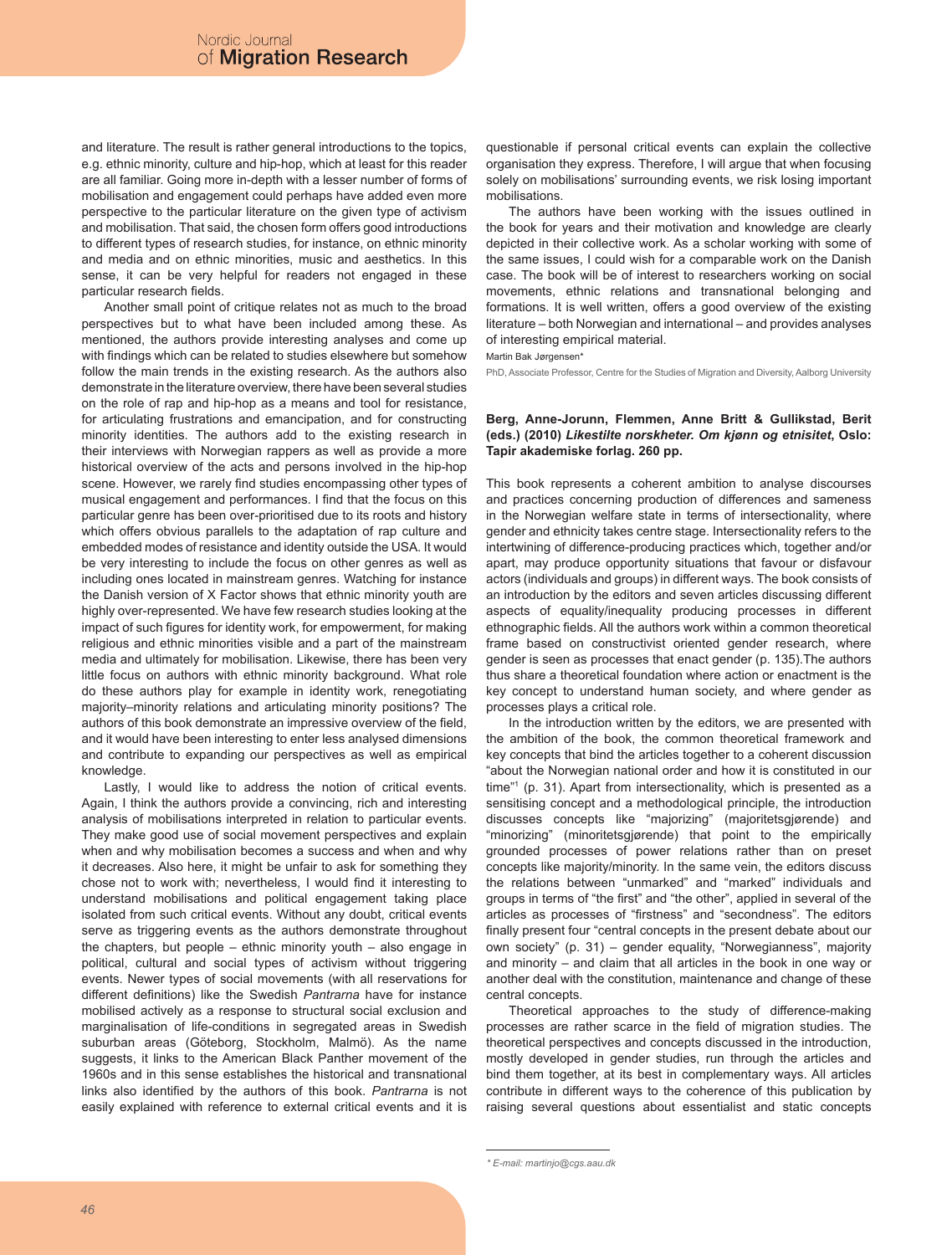and understandings of equality/inequality producing relations and processes particularly related to gender and ethnicity/"race". At its best, it is also an important model for how intersectionality can be applied to empirical studies. The coherent theoretical approach does however raise some concerns. A top-down approach where the analytical ambition is to analyse how certain categorisations are applied in different contexts must necessarily rest on the idea that these categorisations are relevant in all contexts; more or less universal. Another approach would be to ask what interests are enacted in different contexts, how these interests are understood by the actors, and which categorisations and power relations are enacted, confirmed and changed. My critical points will, however, address problems inherent to the book's actual approach. First, I will briefly discuss the methodological constriction of the discursive approach. My second comment deals with the rather restricted sense of intersectionality that is applied, while my third comment concerns the understanding and use of central concepts.

Discursive practices, as public documents or other texts available to the public or as conversations and interviews, are the common empirical grounds of almost all articles in the volume. In the first article, Guro Korsness Kristensen discusses public discursive perspectives on fertility and wage-labour as minorizing or majorizing processes that categorise people as more or less equal and Norwegian. By analyzing texts and photos from journals and scientific magazines, and by applying intersectionality as a perspective, the author claims that some men (minority) are constructed as Norwegian, thus are majorized by being active child-carers, while women (minority) are made Norwegian and thus majorized by wage-labour. Here discourse analysis gives interesting perspectives on the way ideas of "Norwegianness" or "firstness" are presented in these texts, because the scope of the analysis is limited and the claim of the author empirically based and plausible.

In her generally interesting article, Berit Gullikstad discusses the inequality producing processes in four public nursing homes based on interviews with leaders and employees. The author asks whether and how one can combat discrimination and establish equality between employees by means of a conscious recruitment strategy for diversity and equality. In this context, I cannot see how discourse analysis, based on interviews, can grasp the plurality of aspects that are relevant in everyday interactions. When the author claims that the immigrant employees in the four wards are "minorized" as secondary care-givers by a process of culturalisation based primarily on their ethnicity and expressed by their language-inefficiency, I wonder if the focus on gender, ethnicity and sexuality may be too narrow. Class, age, religious affiliation, personal comportment and other locally defined categorisations seem to be made invisible by this rather narrow focus.

This point leads me to my second comment. Instead of focusing on gender and ethnicity as inequality producing categories, intersectionality aims at analyzing how gender, ethnicity, race, sexuality, class, nationality and other locally relevant categorisations are intertwined, mutually strengthening or weakening the power ratios of actors. This implies that the local context "decides" which categories are made relevant in the situation and the power relations between actors. The article by Britt Kramvik and Anne Britt Flemmen is a good example of how an intersectional approach can shed light on social processes where different aspects of persons are combined in different ways to enact different identities and relations. Here the authors discuss how equality, dignity and respect are negotiated in transnational marriages between Saami and non-Saami, Norwegians and Russians in Finnmark, a northern province of Norway. Their

argument is that a new diversity paradigm is evolving in Finnmark, building on localised negotiations of identities based on common everyday practices. This new diversity paradigm creates metaphors that enable bridges, not boundaries. Concepts such as "respect" and "dignity" contribute to an interesting and dynamic analysis where locally defined understanding plays centre stage.

In the last article, Anne-Jorunn Berg and Tone Gunn Kristiansen discuss how visible differences like gender and "race" seemingly are invisible in an official text about the Norwegian Introductory Program for refugees. In the text, the authors see visible differences as skin-colour and "race" lurking behind terms such as "newly arrived immigrants and non-Western immigrant" and stereotyped "minorized" women hidden in statements such as "there are fewer employed women than men among immigrant …." (p. 243). But, is not the reader the creator or co-creator of the meaning of the text? When the reader (here the author) sees skin-colour behind the term "non-western", is this not her creation based on her stereotypes? Or do the authors mean to have detected some kind of conspiracy where the "true truth" is hidden behind seemingly innocent concepts and phrases?

This brings me to my last critical comment that concerns the use of concepts. The authors use the term ethnicity/"race" without discussing what the concepts mean in different contexts. "Race" is in quotation marks, and a short introductory discussion explains that this is done to mark the authors' ambivalence about the term, but they do not tell us what they want it to mean. The same goes for ethnicity, without quotation marks. In anthropology, ethnicity is seen as a processual and relational term referring to group consciousness and "boundary work". In these texts, ethnicity seems to be used in an essentialist way, almost synonymous with nationality. And what about the Norwegian term "likestilling" (equality): is it self-evident and does it mean the same in all contexts?

My last comment also concerns the concepts of "minorizing" and "majorizing"/"secondness" and "firstness". In my understanding, the rationale for using these concepts is to avoid the essentialist and static notions of majority and minority that freeze actors in positions irrelevant of context. The authors insist on "minorized" and "majorized" as positions that are locally embedded "doings" that may shift in different contexts. In spite of this ambition, the concepts are sometimes used in the same way as majority/minority to position groups. One example is in the interesting article by Anne-Jorunn Berg and Elisabet Ljunggren where they ask why entrepreneurship is encouraged for minorized groups (for instance p. 133, see also p. 243), a categorisation I interpret as rather static if they are referring to immigrant women in general. This unproblematised use of some terms and jumble in the use of minorizing/majorizing, terms that I find quite useful, is irritating and confusing for the reader.

In spite of these comments, I enjoyed reading the book and recommend it to anyone interested in critical theory. In the book's last article, Donna Haraway is referred to saying that one should drop any ambition in knowledge production about seeing or explaining the "whole picture". Instead, "the eye" or "seeing" is basic to scientific knowledge production and different perspectives or "eyes" together form complex understandings of social reality (p. 255). The volume *Likestilte norskheter* contributes to this ambition.

Ada I. Engebrigtsen\*

Research professor, NOVA, Norsk institutt for forskning om oppvekst, velferd og aldring

#### **Note**

1. All English translations from this book are made by the reviewer.

*<sup>\*</sup> E-mail: aie@nova.no*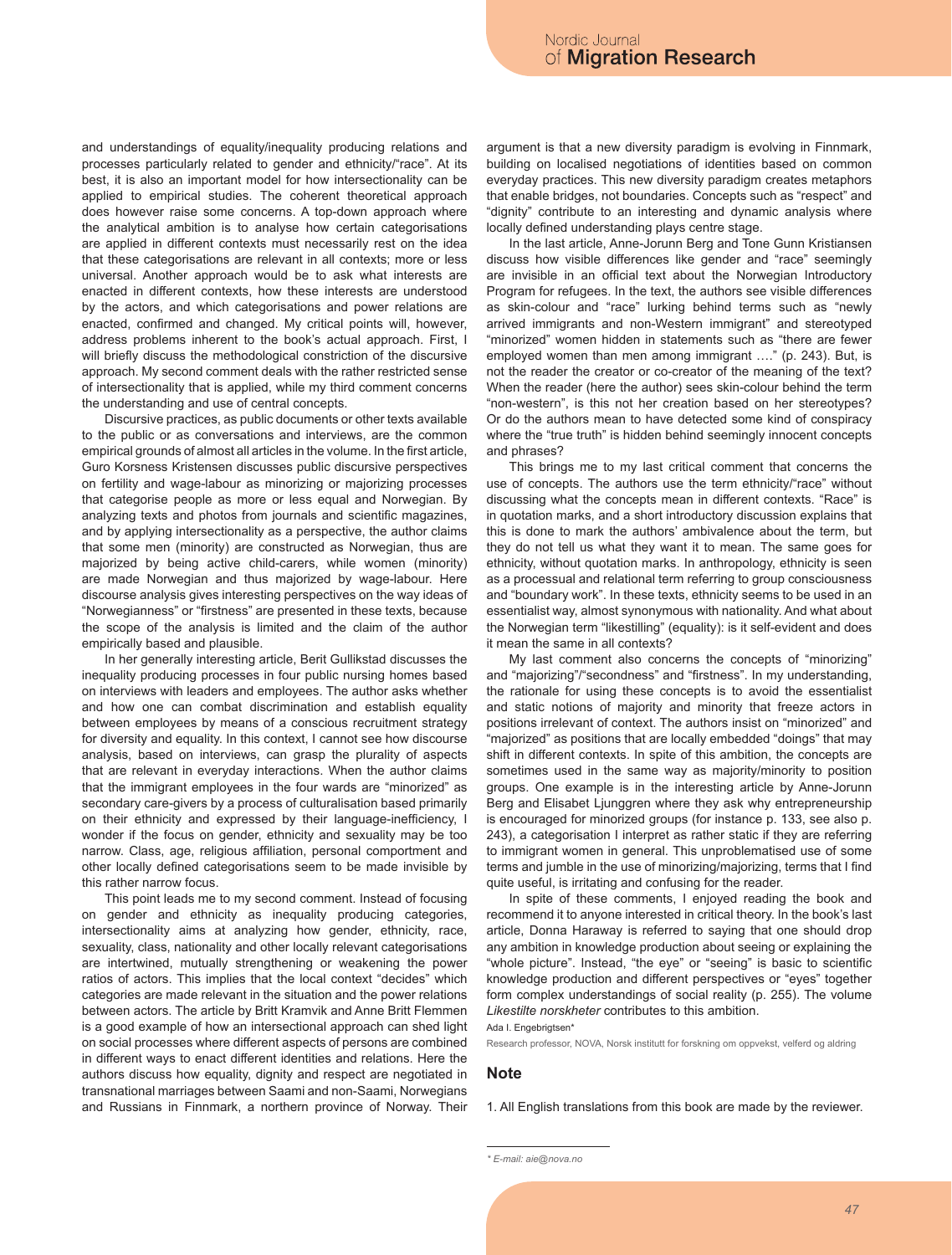## **Brochmann, Grete & Hagelund, Anniken (eds.) Med bidrag fra Karin Borevi, Heidi Vad Jønsson og Klaus Petersen (2010)**  *Velferdens grenser. Innvandringspolitikk og velferdsstat i Skandinavia* **1945-2010, Oslo: Universitetsforlaget. 392 pp.**

*Velferdens grenser*<sup>1</sup> constitutes an extensive presentation. It represents predominantly comparative social history, but is additionally discussing issues within social policy, political science and sociology. The book is about the Scandinavian welfare states facing immigration since World War II. As more comparative research on Nordic societies without a doubt is needed, this book is most welcome as a general introduction to immigration in Scandinavian welfare states. The editors observe: "When the theme is social security and economic transfers, and the comparative frame is global, Denmark, Sweden and Norway end up in the same model. But the closer one gets to the concrete design of the model, the more striking become the differences".2 The book deals with social policies in a situation where the systems were considered complete, but turned out not being complete when they faced the new challenges of immigration.

*Velferdens grenser* is mainly a descriptive book and does not open up theoretical definitions, discussions or debates about core concepts such as integration, national unity, nation-building and multiculturalism.3 In this case it is, however, a completely sound strategy as broad overviews about the topic are rare, and the nexus between the welfare state and immigration has recently not been covered by much research. The approach provides a conceptual definition in which *what is and has become* in terms of *regime* defines the concept rather than an a priori analytical departure point.

The book is divided into five parts. The first part introduces the theme, the following three parts present the separate Scandinavian national cases, and the concluding part summarises and compares the cases from a number of thematic perspectives. The Swedish case is presented by Karin Borevi, and the Danish case by Heidi Vad Jønsson and Klaus Pedersen. Norway is presented by the editors Grete Brochmann and Anniken Hagelund who have also written the introductory chapter and the final comparative chapter. The chapters have a further subdivision into decades, which summarise the main developments in the immigration policies of the respective countries and periods. The approach is consequently also process oriented, and describes the respective paths to *what has become*. The book is written in three different Scandinavian languages, Danish, Norwegian and Swedish.<sup>4</sup>

Due to its state centric, comparative approach, the underlying theme of the study is integration of immigrants into Scandinavian countries with the aid of welfare state measures, and the dependency of integration on the particular features and varieties of the welfare state. The book contains much information about the welfare model, socio-political arrangements and principles, and administrative measures. Even political constellations, within national parliaments, between the state and municipalities and with the gradual emergence of populist parties are described. Brochmann and Hagelund conclude that Sweden and Norway are characterised by consensus in immigration policy, whereas Denmark has a higher degree of conflict orientation within this field. Sweden is the most liberal case and Denmark the most restrictive (control oriented) case, with Norway lying somewhere in between.

The temporal presentation about established actors, such as trade unions and political parties, being central designers of the regime in the early stages is illustrative. 1970s is seen as the establishment of integration policies, but also as a period of emerging social problems. During 1980s and 1990s, the question about humanitarian immigration dominates, and since the millennium the entire immigration and integration regime is re-evaluated. The temporal narrative of the welfare state illustrates the way in which welcoming sporadic amateur measures were gradually replaced by systematic measures of state steering with specific requirements and increasing economic reasoning. This has to do partially with the transformation of the welfare state and the emergence of the "work line", which emphasises needs and rights being dependent on inputs and duties. In this process, the gradual departure from civil society arrangements in refugee admittance towards more state and municipality controlled management of humanitarian immigration is the prevailing feature. In the partial retreat of public arrangements in the general welfare system and the introduction of Public Private Partnership (PPP) projects, it is thought-provoking that civil society has not in a higher degree re-entered the field of immigration administration during the previous 10 years. This could have been examined in the book, but recent pressures on the welfare system, in terms of the change of management regimes, are not covered except for the emergence of the work line in welfare policies. It is also educational to observe that the administration differs between the countries, where Sweden has its specific administration in the Immigration Board, whereas Denmark does not have a specific administration. Sweden has also had other interesting administrative measures such as the liberal principle of own housing (Ebo) since 1994 in order to diminish problems in employment, but with unintended consequences in the concentration of immigrants in big cities with overcrowded dwellings. Previously open minded Denmark is sadly characterised by an increasing number of humiliating administrative measures and ethno-centric political discourses especially since the turn of the millennium. Norway in its turn borrows a little from here and there, without developing a clear line in its integration policies, but with the general aim of nationbuilding and emphasis on social citizenship.

Whether the policies are directed towards the control of flows or integrating newcomers is an important division. The emphasis in this book is on the integration, and in this the division between direct and indirect measures. As the Scandinavian welfare model is universalistic, indirect measures dominate. Identical socio-political measures cover both immigrants and natives, and tailored measures for immigrants are rare and almost exclusively restricted to refugees and asylum seekers. The question about universalism versus particularism in welfare regimes is well explained in the book. It is intriguing that the Danish integration allowance is a break with the universalistic system, as the level of the benefit is lower than the income support on the dole. But simultaneously the frontiers of the welfare state have not been very extensively described in the book, where differing rights (of for instance residence) would be linked to different degrees of social citizenship that often have temporal conditions. The question about language testing and testing of knowledge about the receiving society has been presented, but not questions for instance about temporal conditions for being entitled to dwelling based social security and the national health insurance. The book is thus rather abstract and general with emphasis on the welfare system, instead of describing conditions for welfare services and benefits. Consequently, the title of the book is somewhat misleading and in the original objectives for analysis, that is *ideologies*, *institutional moorings of the welfare and integration policies* and *concrete welfare measures*, the last is least covered by analysis.

The book illustrates informatively how immigration in Sweden and Denmark has in some periods become administratively an uncontrollable issue, with lots of unintended consequences due to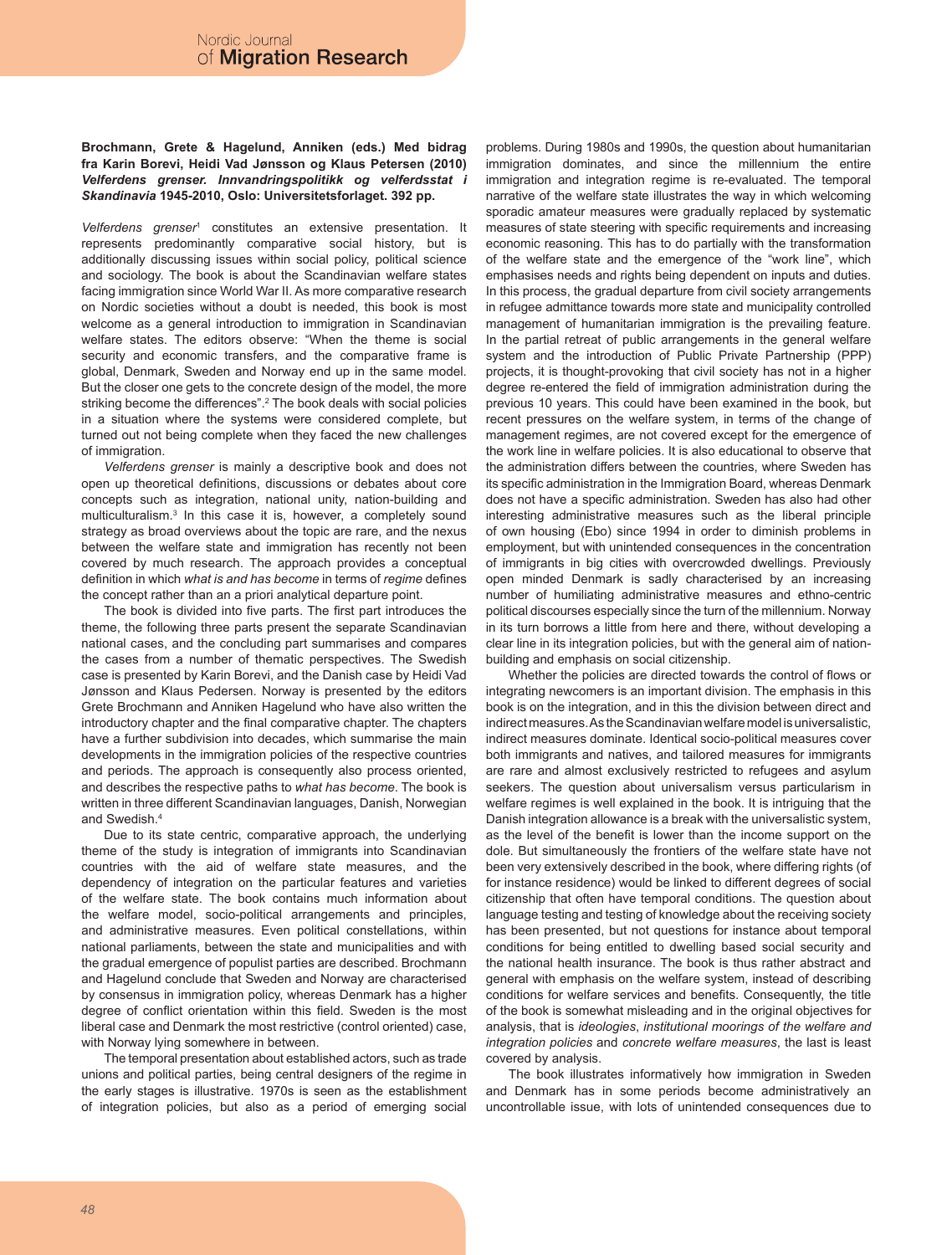big entry numbers. The development of the public administration, especially on the municipal level and in large cities, has not kept pace with the rapid increase in numbers. This has been prevalent in refugee admittance and in housing. In Norway and Denmark, questions about family reunification policies and the asylum system have been problematic areas. These issues have been linked to questions about cultural differences and gender relations, especially in relation to arranged marriages, but also in relation for instance to honour related violence. Recently, work related immigration has become the main area of discussion, where the attracting of immigrant workers has been a goal in immigration policies due to the problematic demographical structure of the countries and the balance of resources. In this case, immigration is linked to possibilities of funding an extensive welfare state, and immigration has become strategic in economic policy. The book also illustrates how immigration has been a more politicised area of public debate and policy in Denmark than in Sweden or Norway. Whether differences between countries have effects on the integration of newcomers is discussed only shortly, without any clear, empirically grounded answer.

The book has been published in English in 2012 by Palgrave with the title: *Immigration Policy and the Scandinavian Welfare State 1945-2010*, and thus important insights about the Nordic model in immigrant integration are now also accessible for the larger international audience. *Velferdens grenser* is a welcome contribution to the discussion both on the welfare state and on ethnic relations and migration. The extensive approach of the book facilitates highlighting here only a few of the numerous discussions presented by the authors. The book can thus be recommended as an introductory reader in social policy and courses in ethnic relations at the undergraduate level in Nordic countries.

Mika Helander\* Post-doctoral researcher, Turku School of Economics

## **Notes**

- 1. Which can be translated as the frontiers or alternatively borders of welfare.
- 2. My translation from Norwegian.
- 3. Multiculturalism is, however, shortly defined in the introductory chapter (pp. 27–28).
- 4. An English language article that summarises the main findings was published separately in this journal No# 1/2011, pp. 13–24.

## **Hübinette, Tobias, Hörnfeldt, Helena, Farahani, Fataneh & Rosales, René León (eds.) (2012)** *Om ras och vithet i det samtida Sverige***, Botkyrka: Mångkulturellt centrum. 239 pp**.

This anthology, *Om Ras och Vithet i det Samtida Sverige*, is an invitation and inspiration to critical discussions of race in Sweden. It is a textbook-orientated collection targeted towards higher-level students. The book makes several important contributions to Nordic critical race studies; first it offers a critical race perspective outside of the historically American perspective, acknowledged as a gap in the applicability of the concepts in other contexts. Second, it explores contemporary race and multiculturalism in Sweden from a range of experiences and contexts. The editors have successfully produced an accessible book that raises provocative questions about racialisation processes in Sweden and it is a well-worth reading for any student or researcher exploring race, ethnicity or immigration.

The anthology takes the position that race needs to be taken up in discussions on Swedish multiculturalism in order to challenge normative white culture. Additionally, it highlights that Sweden is multicultural as a result of its diverse population – not only from immigration. This separates the discussion from migration debates and enters into place-bound racialised power relations. In introducing the book, it is argued that in Sweden discussing race is taboo and that society and researchers alike must not shy away from discussing racialisation. "Colour-blind" approaches hide and mask how race is a central relational construct. Ignoring race denies the deeply ingrained connection between whiteness and Swedishness. Consequently, whiteness is privileged as belonging in Sweden. This entanglement between belonging and race, if unchallenged, will maintain and facilitate racialised structures in Sweden.

Beginning with the editor's call to action, the reader is quickly taken into the challenges and multidimensional character of nonwhite experiences in Sweden. Three chapters in particular are worth highlighting. Ylva Habel's background chapter, "Movements and layers within critical white studies"2 , introduces critical white studies to new readers and situates these debates within a Swedish context. Astutely, Habel debunks the notion of "ethnic Swedes" as a "colour-blind" category. The term "ethnic Swede" she highlights is deeply connected to whiteness, thereby connecting belonging with whiteness. This is a powerful statement given the political correctness associated with this term and, as Habel points out, even the Swedish Prime Minister uses this term to establish a "mainstream" notion of white Swedishness. The chapter "Understanding racism in Sweden: On ice cream ads and the battle of norms<sup>33</sup> by Oscar Pripp and Magnus Öhlander is especially poignant because a seemingly mundane event tests the boundaries of differing types of racism in practice. By studying over 180 media articles that debate the Nogger Black ice cream ads, which show graffiti style and asphalt graphics to promote the licorice flavour, the authors reveal the depth of the hierarchal race norm-system in Sweden and emphasise power struggles over who gets to define racism. Finally, Catrin Lundström in "Racialized Desires: The Other as exotic"4 connects white male desire with the racialisation of Latina women in Sweden. Lundström shares interviews with young women who describe how white men objectify them into exotic, yet safe, racialised bodies symbolic of global geographies. The intersections among race, gender and class reveal the complicated relational power processes in building individual subjectivities in Sweden. These chapters uncover that race is a key organising principle in the politics of belonging in Sweden and therefore worthy of exploration.

Published by the Mångkulturellt Centrum (The Multicultural Centre) located in Botkryka municipality, this book represents a strong connection between research and activism. The editors Tobias Hübinette, Helena Hörnfeldt, Fataneh Farahani and René León Rosales are all researchers who are active at the Mångkulturellt Centrum, Södertorn University College or Stockholm University. These experienced researchers in critical race studies bring together years of research within the Swedish context. The book consists of academic chapters written by a range of Swedish scholars from the fields of critical race and white studies, gender studies and ethnology. These chapters are complemented by a series of short vignettes by non-academic individuals from a variety of ages, backgrounds and experiences sharing their experience of racialisation in Sweden. The vignettes, from participants in the organisation Mellanförskapet (betweenness or in-betweenness loosely translated into English) described in Daphne Arbouz's chapter, are an excellent and clever addition to the book, but unfortunately float ambiguously in

*<sup>\*</sup> E-mail: Mika.helander@utu.fi*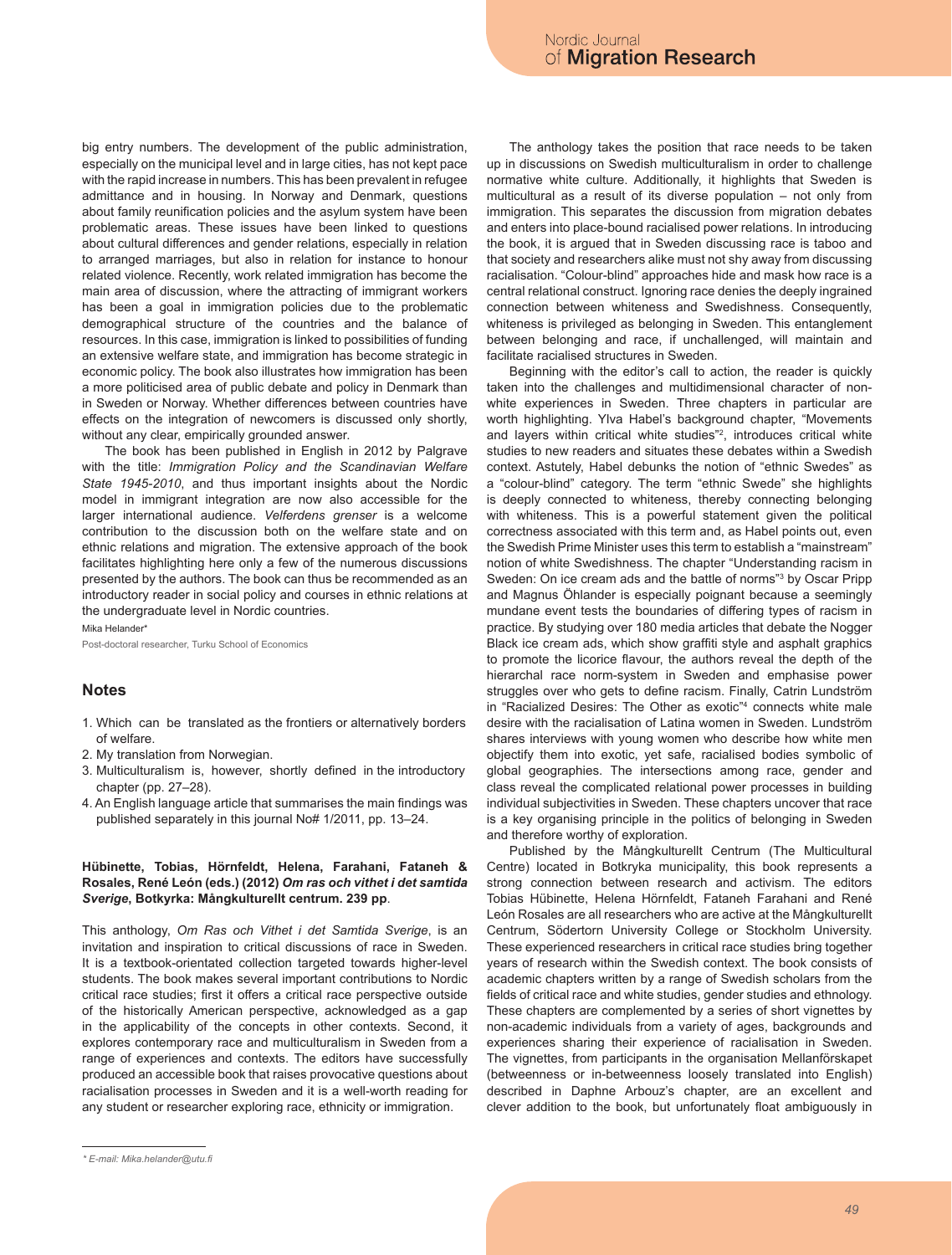the text rather than being integrated within the main thrust of the book. Perhaps this is metaphorically intentional but it does add unnecessary confusion to the structure of the book and undermines their valuable contribution to the discussion that the book hopes to engage. Nevertheless, these vignettes are illuminating in bringing forth the individual, personal and emotional experiences of people, no longer abstract. The voices of Madeleine Romero, Samuel, writer Astrid Trotzig and journalist Patrik Lundberg among others highlight how deeply ingrained race and racism is in Swedish daily life and provide a sense of urgency to the book's overarching arguments and themes.

The chapters and vignettes closely follow critical race/white perspectives and the theoretical challenges stem not from the anthology itself but from critiques of the theory in general. A drawback to the compilation, however, is that whiteness is taken for granted, and even as a homogenous universal instead of complicating Swedish whiteness as a multifaceted construct. Given its title, it begs the question: What does it mean to be white in Sweden? Why is white ethnicity central to Swedish discourse of identity? George Lipsitz (2011: 6) states that whiteness is learned, yet perceived as natural and, important to this text, place-bound. It is argued throughout the text that whiteness means privilege and power. Granted, they are probably correct in their assumptions, nevertheless, a critical eye to how this social category is continuously created and learned in the Swedish context would have lifted their argument into a stronger relational conceptualisation of race and whiteness. For example, a chapter on white non-Swedes' encounters of Swedishness, or a discussion on the complexity of white Swedish identities, may have provided a platform for teasing out contextual complexities in race relations. Nonetheless, their argument remains poignant and this anthology is an important offering in literature on race in Sweden. Natasha Webster\*

PhD Candidate, Dept. of Human Geography, Stockholm University

### **References**

Lipsitz, G 2011, *How Racism Takes Place*, Temple University Press, Philadelphia.

## **Notes**

- 1. Author's own translation. The original chapter title is: "Rörelser och schatteringar inom kritiska vithetsstudier".
- 2. Author's own translation. The original chapter title is: "Att uppfatta rasism i Sverige: Om glassreklam och normstrider".
- 3. Author's own translation. The original chapter title is: "Rasifierat begär: "De Andra" som exotiska".

## **Kraler, Albert, Kofman, Eleanore, Kholi, Martin & Schmoll, Camille (eds.) (2011)** *Gender, Generations and the Family in International Migration***, Amsterdam: Amsterdam University Press. 394 pp.**

This volume edited by Albert Kraler, Eleanore Kofman, Martin Kholi and Camille Schmoll provides a rich collection of contributions on the multiple connections among international migration, gender and family relations. The book aims to move beyond what the editors define as the "compartmentalisation" of existing studies of the migrant family, and develops an inter-disciplinary dialogue by bringing together contributions from different disciplines, including politics,

geography, sociology, anthropology and policy studies. Particularly important is the argument about the necessity to map how legal, political and policy "regimes" in receiving countries frame the way in which migrant families have been understood, represented and made an object of intervention. This issue has been widely overlooked in contemporary studies of migrant families, partly as a consequence of a more general and persistent disconnection between, on the one hand, a political- and policy-oriented approach to migration and, on the other, field-based socio-anthropological studies of kinship and family relations.

A second important aspect addressed is the disconnection between a stereotypical representation of the family as developed by media and political debates and the lived reality of migrant families. The editors rightly note how, in the last decades, we have witnessed in many European countries (and beyond) a widening gap between changing and diverse family life and narrower – if not simplistic conceptions – of the family as articulated by national and supranational legal and policy frameworks. In this line, as many of the chapters show, "the migrant family" – and the gender relations underpinning it – have been increasingly represented in national political debates in problematic terms: first, as an antinomy of the modernity of "national" family and gender models; second, as an expression of cultural backwardness; and, finally, as the site of generational and gender conflicts. Notable in this context is the political representation in many receiving countries of migrant men as the bearers of patriarchal and misogynist values, which is assumed to be the cause of domestic violence and a threat to the safety and wellbeing of "national" women. In contrast, various contributors of this volume show how legal and policy frameworks impact on the process of family formation and how this frequently leads to the exacerbation of family conflicts. As such, inter-generational and gender violence should not be considered as a "timeless" and "natural" dimension of the migrant family, but rather as a potential result of the interplay among different – political, policy, economic and social – factors.

The book is organised into four sections. The first section investigates the family as a moral and social order to highlight how "what a family is" has become a site of controversy and negotiation among different political, institutional and informal actors. Particularly relevant are the studies of Sarah van Walsum and Ralph Grillo. The former highlights the construction of "the migrant family" in the Netherlands as the antithesis of modern liberalism and secularism. The latter shows how, in contemporary Britain, "the family" has become an important idiom through which cultural difference and the *otherness* of migrants and minorities are forged.

The second section takes up the relevant role of labour in shaping gendered relations within migrant families. The chapters engage with feminist studies which, since the 1990s, have put into question the conventional representation of migrant women as "following subjects". In this line, the interesting analysis developed – among other chapters – by Gillian Creese, Isabel Dyck and Arlene Tiger McLaren demonstrates how the social capital of migrant kin women may lead to processes of re-skilling and labour market inclusions of their husbands.

The third section explores the role of marriage in transnational mobility while also taking into account the powerful role of the state in framing the definition of family values and relations. The state emerges in different contributions as playing an active role in the construction of a stereotypical definition of migrant family values and norms (i.e. as "backwards" and "patriarchal"). Particularly valuable is the study of Annett Fleischer on Cameroonian men marrying German women, not least because the analysis offers an insight on

*<sup>\*</sup> E-mail: Natasha.webster@humangeo.su.se*